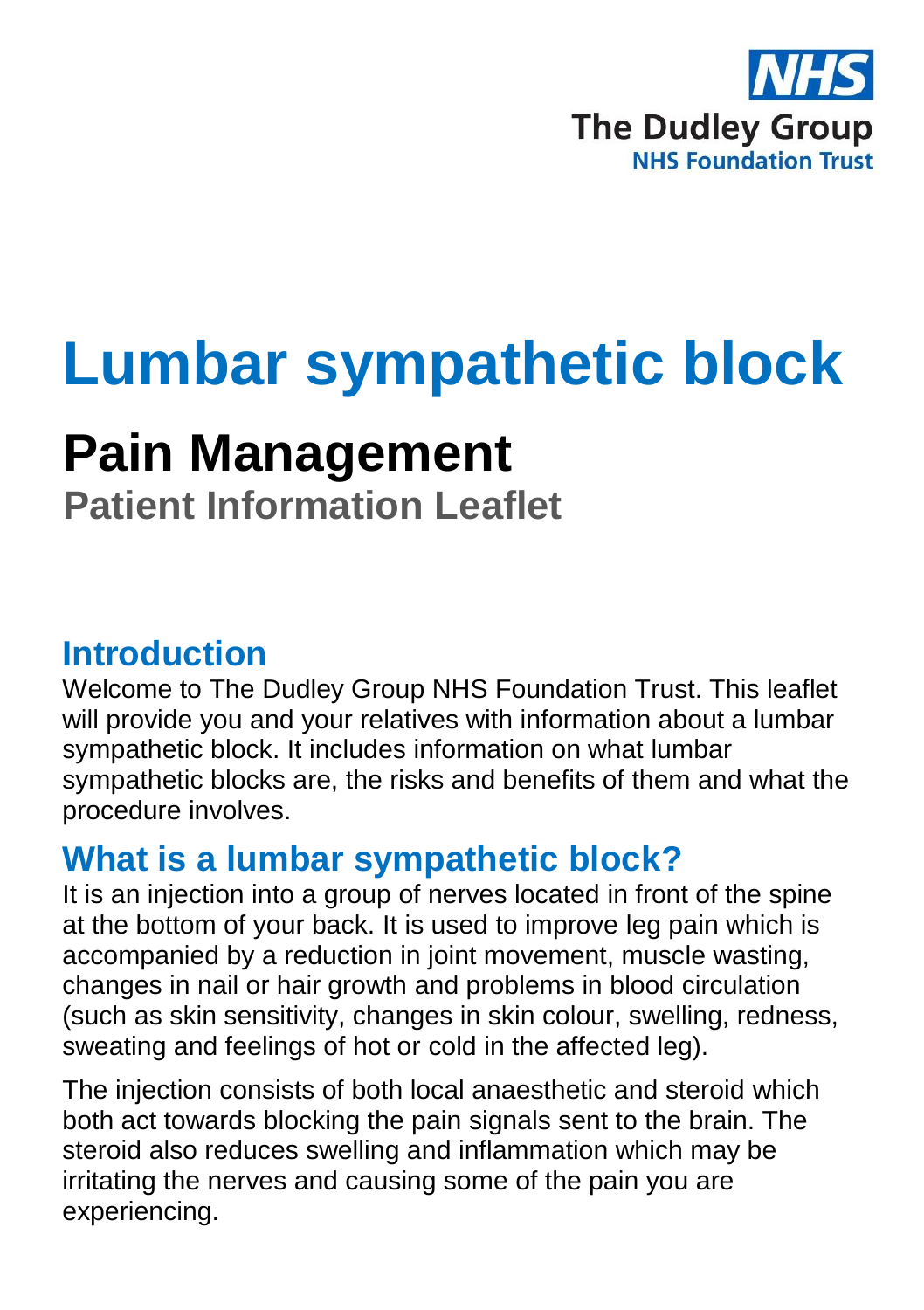## **What are the benefits?**

The local anaesthetic numbs the nerves in the short term. The steroid reduces inflammation which can often provide long term pain relief. This injection is also used to diagnose problems as well as for treatment and a series of injections may be needed to arrive at a diagnosis. If the injection is successful, other longer-lasting procedures could be considered in the future.

Initially for the first few days, you may experience a worsening of your pain but after this you should notice the pain relief. The injection can relieve the pain for a few weeks or months and any recurring pain may not be as severe as before, but everyone experiences the effects in a different way.

Steroids have been used for decades for their beneficial effects. Although steroids are not licensed for this specific procedure their use is endorsed by the British Pain Society. The steroids we use act locally and so minimise any side effects.

## **What are the risks?**

Overall, steroid injections are very safe and serious side effects or complications are rare. However, like all injection procedures there are some risks:

#### **Common risks**

- Bruise at the site of injection.
- $\bullet$  An increase in your pain this should only last a few days.
- Drop in blood pressure and a feeling of being light headed.
- You may develop temporary weakness in your legs.
- You may have groin pain which should disappear in one to two days.

#### **Rare risks**

- Bleeding in the area where the nerves are injected.
- **•** Infection
- A prolonged increase in pain after the procedure.
- Anaphylaxis severe allergic reaction to drugs.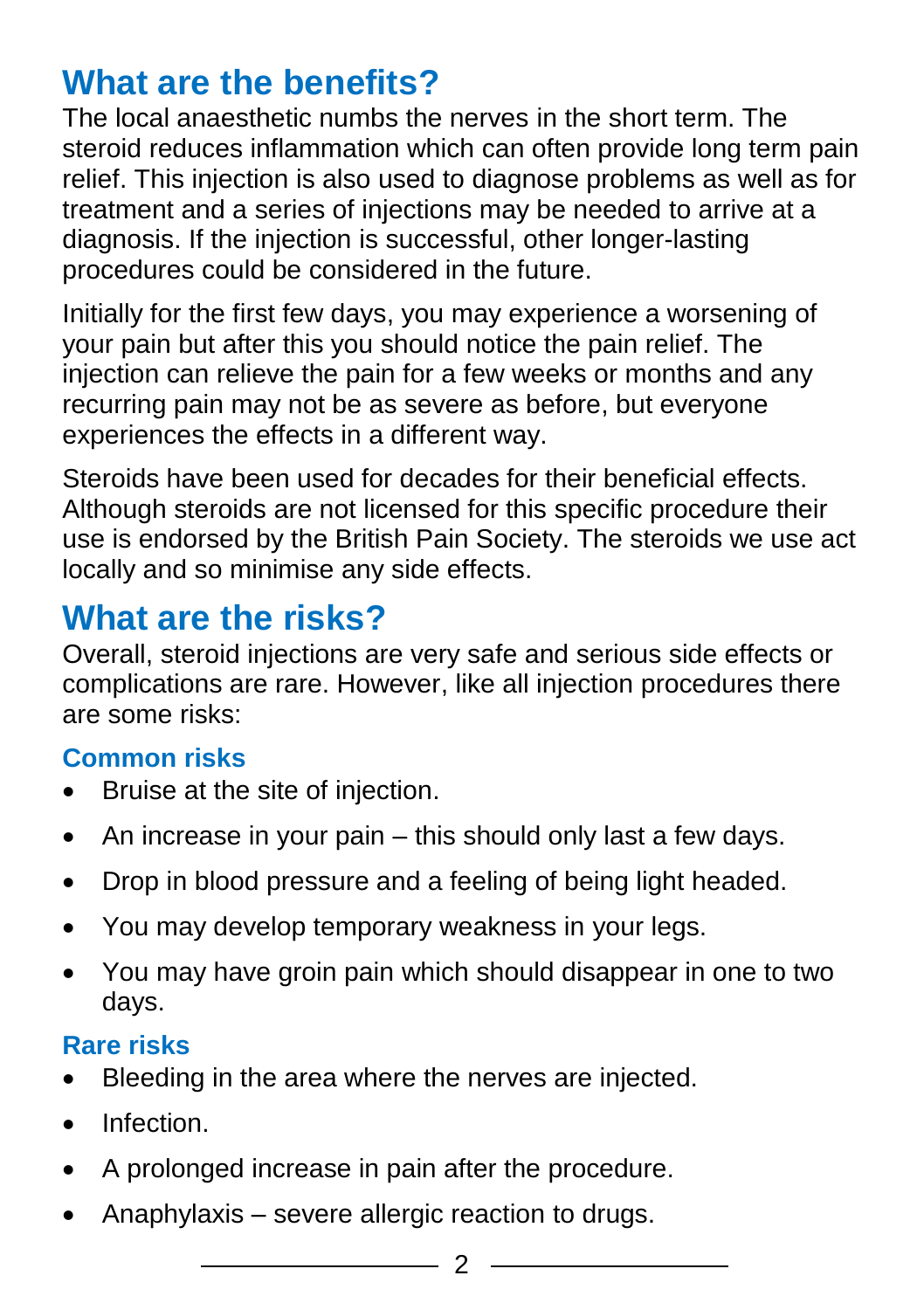- Damage to the area surrounding the injection site.
- Nerve injury either temporary or permanent.
- Erectile dysfunction (inability to get and maintain an erection).
- Temporary urine retention (inability to empty your bladder).
- Collapsed lung.
- Convulsions.
- Stroke.

If you experience any of these rare risks, please contact the Pain Management Helpline on 01384 244735 or in an emergency, go to your nearest Emergency Department.

#### **Steroid-related issues**

Compared to regular steroid use, the steroid injection used for pain procedures is associated with minimal side effects, however:

- If you have diabetes, you may experience a slight rise in blood sugar for up to two weeks so you should monitor your blood sugar very carefully. Contact your GP or diabetic nurse if you have any problem).
- If you have heart failure, you may experience increased shortness of breath due to salt and water retention. Contact your GP or nurse if you have any problem).

#### **X-ray precautions:**

 The procedure uses X-rays and these use a small amount of radiation which may add slightly to the normal risk of cancer.

#### **Female patients – you must tell us if you are or might be pregnant. If you are not sure, a pregnancy test will be offered.**

## **What are the alternatives?**

You do not have to have a lumbar sympathetic block injection and your consultant will discuss alternative treatments with you appropriate to your condition. If you prefer, you can continue to take painkilling medication without having any other treatment.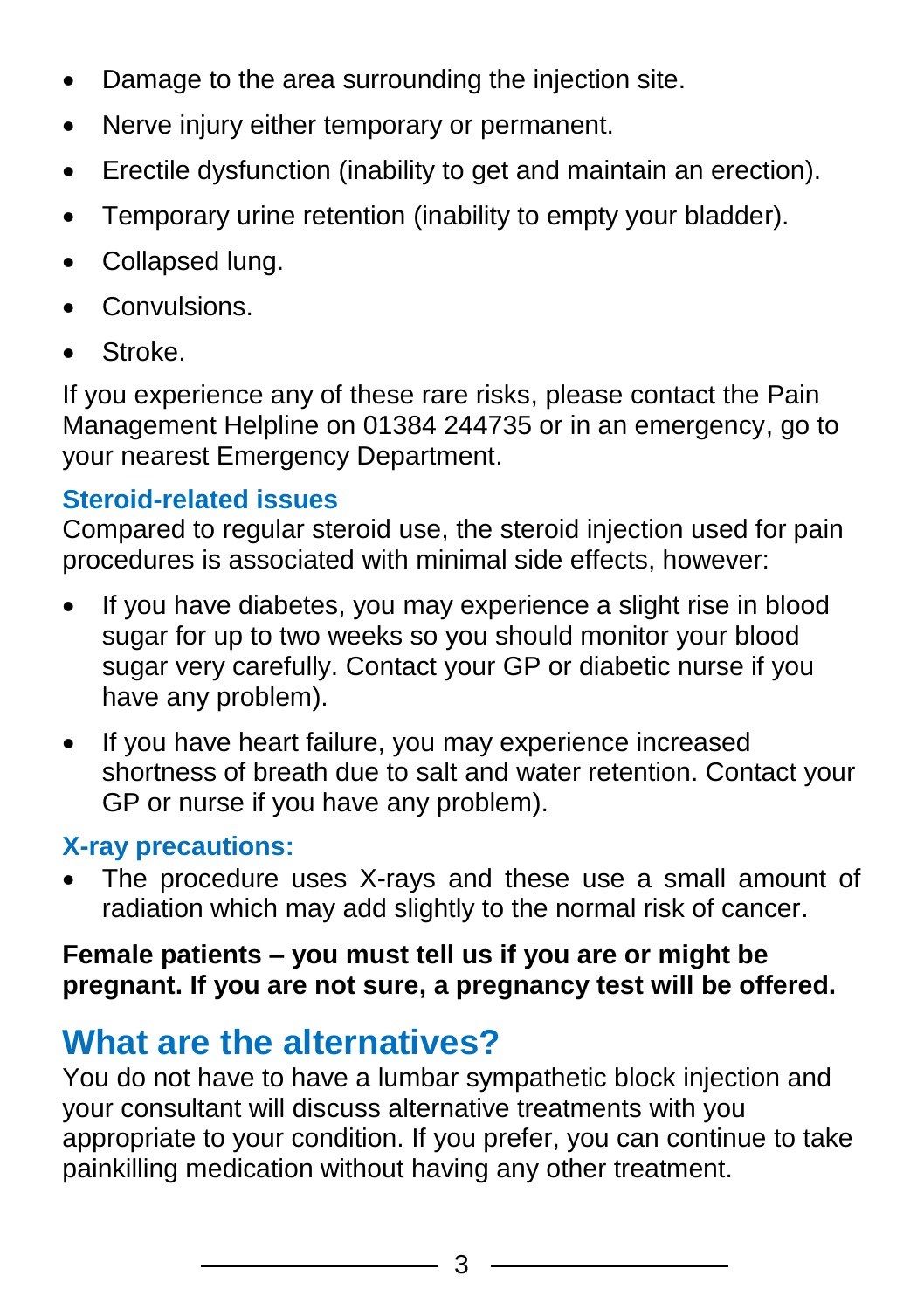## **How do I need to prepare for the procedure?**

 You should not eat for six hours before the procedure but you can drink clear fluids up until two hours before procedure. Clear fluids include water and diluted squash but not fruit juice, tea, coffee or milk.

#### **The exception to this information is if you have diabetes. If so, discuss with your doctor what you should do about your diabetes medication.**

- Your treatment will be at Russells Hall Hospital or Corbett Outpatient Centre as an outpatient in the Day Surgery Unit (either a morning or an afternoon appointment). This will be confirmed at your clinic appointment.
- You will be at hospital for between two to four hours.
- You will need to arrange for someone to drive you home afterwards.
- Please arrange to have someone with you overnight.
- Please note that if you have sedation during the procedure:
	- o You should not drive or operate machinery for 24 hours afterwards.
	- o You may not be able to co-operate during the procedure.
	- o You may not remember information given to you afterwards by your doctor. Your memory may be affected for up to 24 hours after the procedure.
	- o The effect of the sedation may be prolonged by other drugs you are taking.

## **What do I do about medication?**

 You should take all your regular medications **except blood thinning medication** such as clopidogrel, warfarin, dipyridamole, rivaroxaban. We will give you instructions about what to do about these drugs when you are given your appointment for the injection.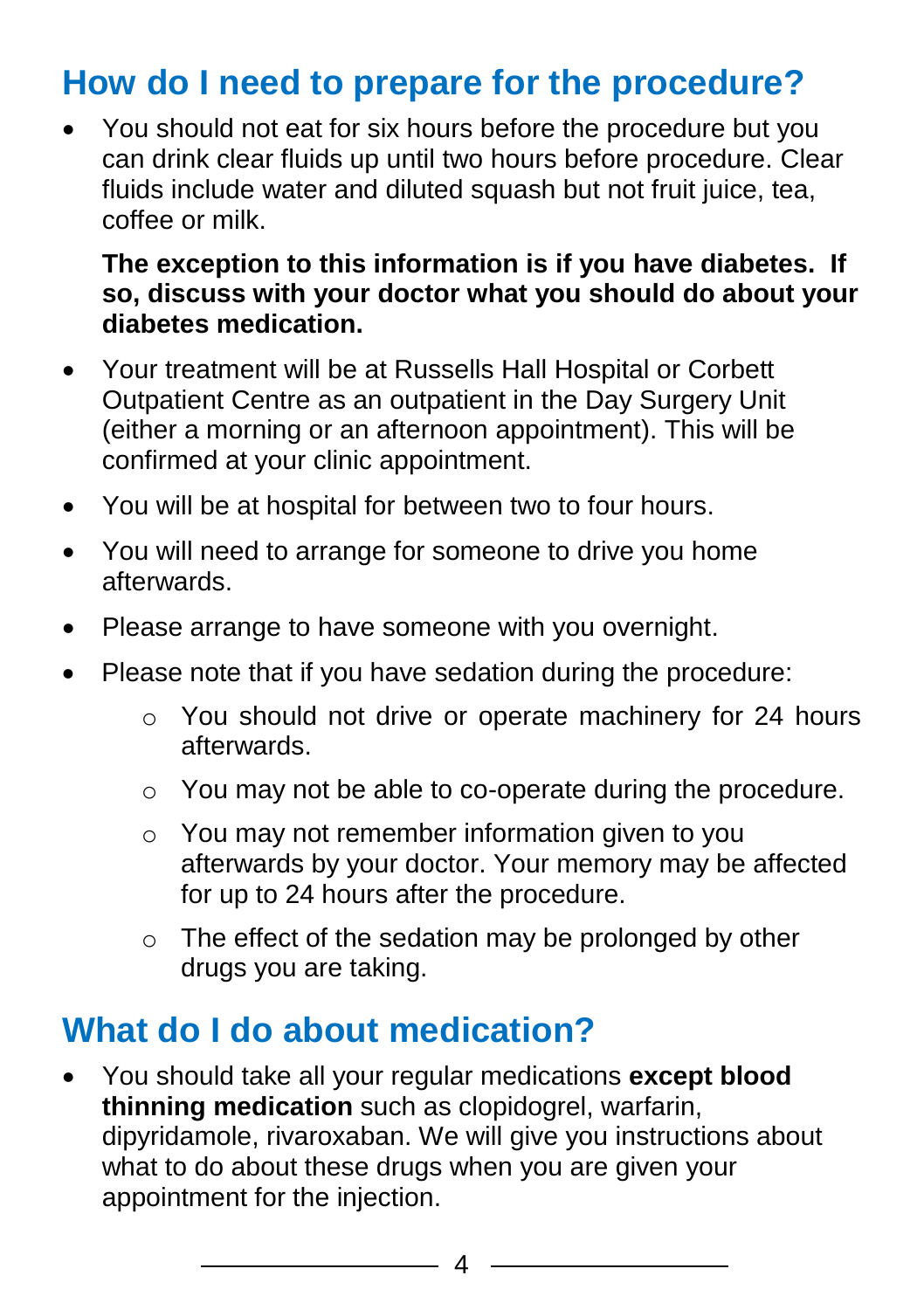**Please bring a repeat prescription document with you if you are taking any regular medications.**

## **What does the procedure involve?**

#### **Before the procedure**

 A doctor will discuss the procedure with you and ask you to sign a consent form.

#### **During the procedure**

- This is carried out in theatre while you are awake.
- You may be offered sedation through an injection into the back of your hand to help you to relax.
- You will lie on your stomach with a pillow under your pelvis and your back (bottom of spine) will be cleaned with an antiseptic solution which may feel cold. Sterile sheets will then be placed around the area for injection. A local anaesthetic will be injected into your back to numb the area.
- An X-ray will be used to ensure proper positioning and we may also use an ultrasound for guidance.
- The site will be injected with local anaesthetic and a steroid. You may feel some pressure and pushing whilst this procedure is being carried out but you should have no pain. If you do feel any discomfort, please tell a member of the theatre team.
- Once completed, a plaster will be placed over the injection site. You will then be taken to the recovery area.

#### **After the procedure**

- In the recovery area we will observe you for 30 minutes as you might feel a little drowsy and sleepy.
- You will also be offered light refreshments and after this you can go home.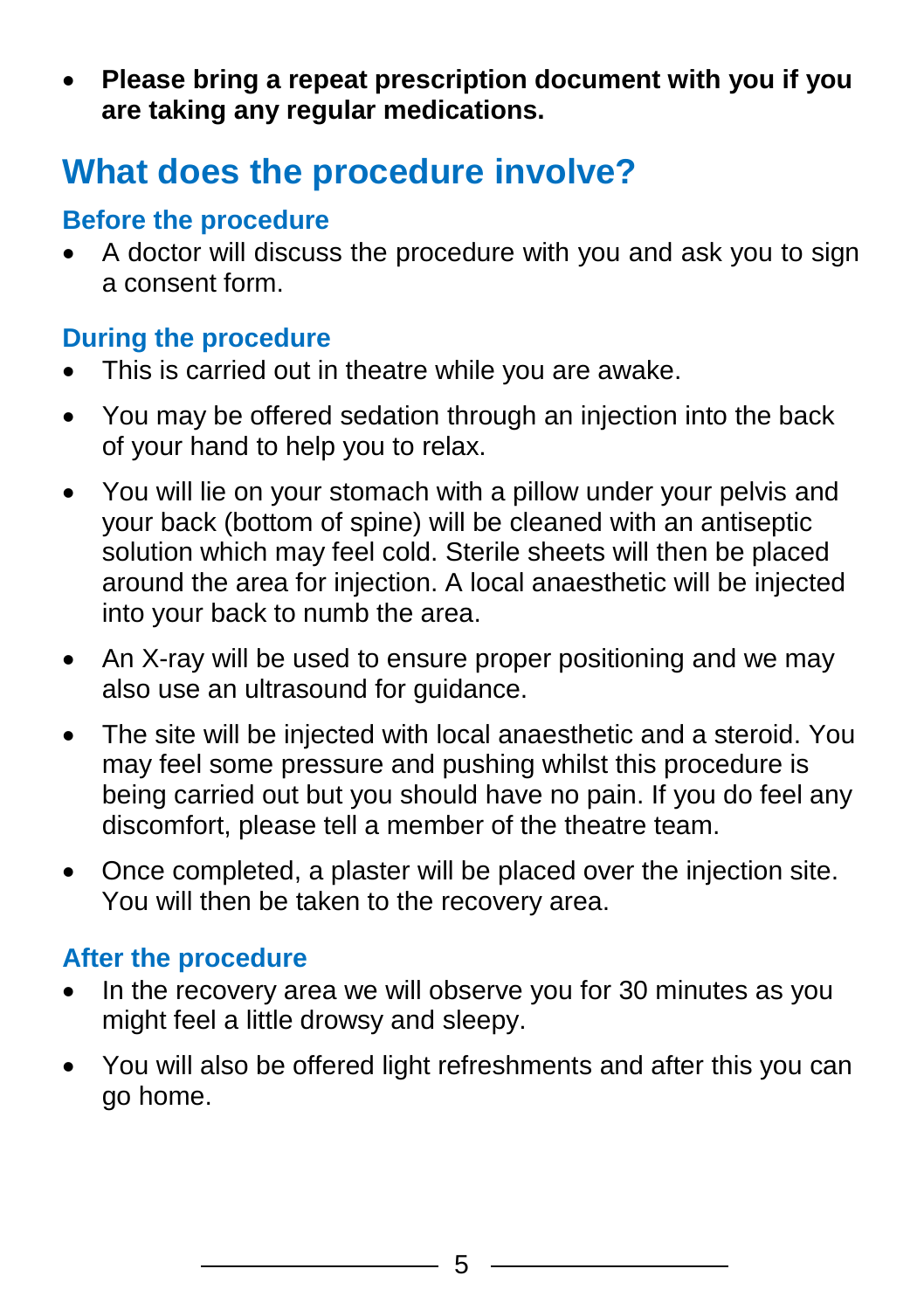## **What do I need to do when I go home?**

When you get home, please continue to take any regular medication. It may be necessary for you to take painkillers for a day or two. You might need someone at home to help you but you do not have to stay in bed. The plaster can be removed the next day.

You should gradually increase your level of activity. However, **do not** take up new exercises until your muscles have had time to adapt. Build up by your exercise levels by increasing your physical activity (e.g. walking, swimming, housework) gradually every few days. The eventual aim is to get back to a level of activity that is normal for you.

## **What happens after having the injection?**

Some patients will experience immediate pain relief. However, it usually takes 24 to 72 hours for the effects of the steroid medication to take effect and it may be up to one week before the maximum benefits are felt. Very often more than one injection is necessary to achieve a good level of pain relief.

Some patients will experience mild pain from the procedure that will ease in a very short amount of time. On rare occasions, patients have experienced a prolonged increase in pain after the procedure.

How you respond to the injection will be monitored by you on a pain monitoring chart which we will give you to take home. Your further treatment plans will be based on this.